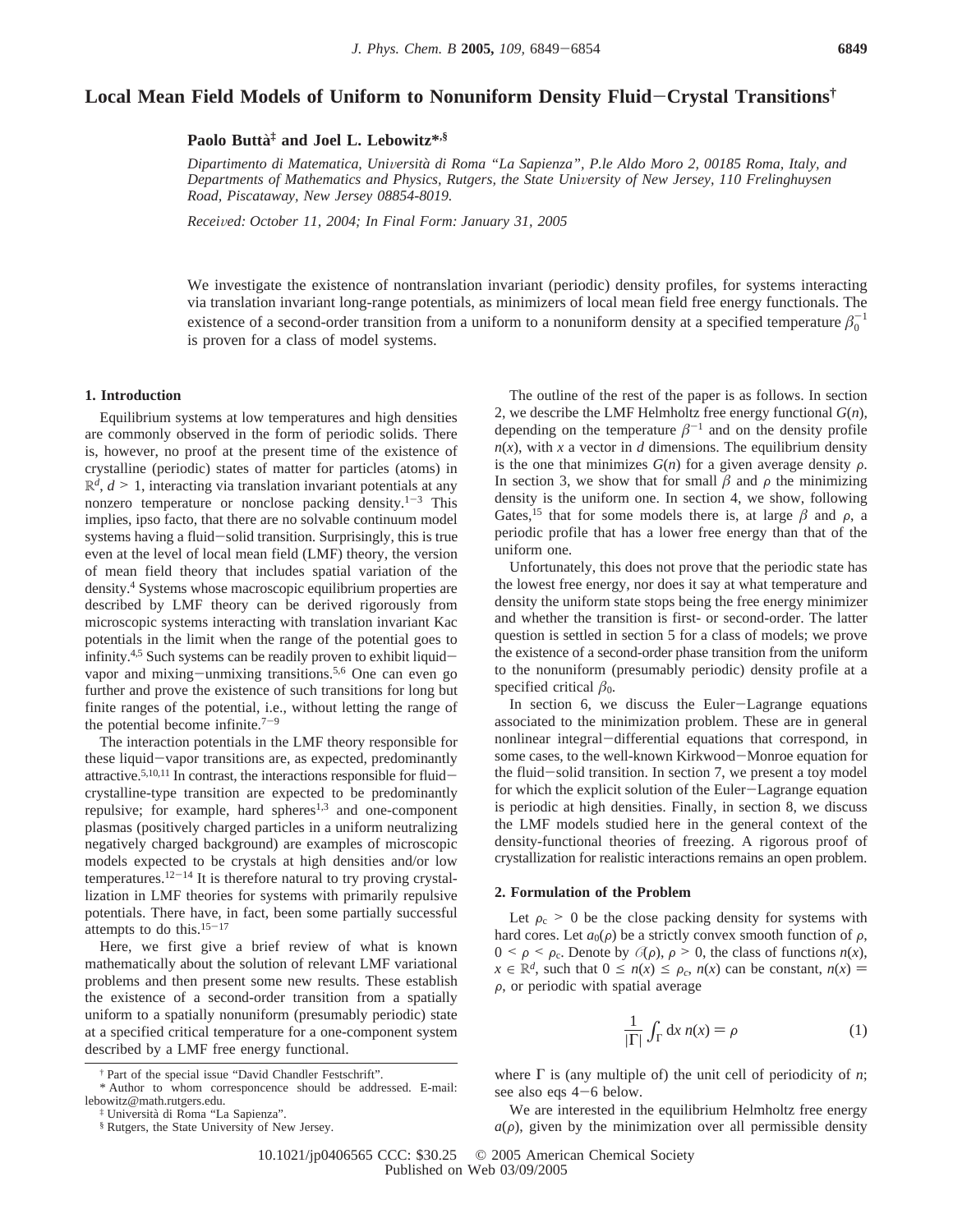profiles

$$
a(\rho) = \inf_{n \in \mathcal{A}(\rho)} G(n) \tag{2}
$$

where

$$
G(n) = \frac{1}{|\Gamma|} \int_{\Gamma} dx \left[ a_0(n(x)) + \frac{1}{2} n(x) \int dy J(x - y) n(y) \right] \tag{3}
$$

is the LMF free energy for a specified  $n(x)$  and the integration with respect to *y* is over all space. We take the function  $J(x)$ , *x*  $\in \mathbb{R}^d$ , to be nonnegative, with  $J(x) = J(-x)$ , and rapidly decreasing.  $G(n)$  is the LMF free energy density for a system with some (short-range) interactions and also long-range pair interactions of the Kac type  $\gamma^{d}J(\gamma r)$ , in the limit  $\gamma \rightarrow 0^{4.5}$  The function  $a_0(\rho)$  is the Helmholtz free energy of the reference system having only short-range interaction.

Simple examples of the kind of  $a_0(\rho)$  that we will consider are

$$
a_0(\rho) = \beta^{-1} \rho(\log \rho - 1)
$$
 (i)

$$
a_0(\rho) = \beta^{-1}[\rho \log \rho + (1 - \rho) \log(1 - \rho)],
$$
 so that  $\rho_c = 1$  (ii)

where  $\beta$  > 0 is the inverse temperature of the system. We have suppressed the dependence of  $a_0$  on  $\beta$ , which in general will be more complicated than that given in eqs i and ii, but we will always assume that  $a_0(\rho)$  has no first-order phase transitions.

It is proven<sup>4</sup> (at least in cases with  $\rho_c < \infty$ ) that the infimum of  $a(\rho)$  in eq 2 is also given by

$$
a(\rho) = \lim_{|D| \to \infty} \inf_{n \in C^{(D)}(\rho)} G(n, D) \tag{4}
$$

where  $\{D\}$  is an increasing sequence of cubes and  $\mathcal{C}^{(D)}(\rho)$  is<br>the class of measurable functions taking values in (0, 0,) such the class of measurable functions taking values in  $(0, \rho_c)$  such that

$$
\lim_{|D| \to \infty} \frac{1}{|D|} \int_D dx \, n(x) = \rho \tag{5}
$$

and

$$
G(n, D) \doteq \frac{1}{|D|} \int_D dx \left[ a_0(n(x)) + \frac{1}{2} n(x) \int_D dy J(x - y) n(y) \right]
$$
(6)

**Conditions on** *J***.** We would like to prove that for some choice of  $a_0$  and *J* the infimum in eq 2 is reached at some periodic nonconstant function  $n^*(x)$  for large  $\beta$  and  $\rho$ . For this to be possible, a necessary condition on  $J(x)$  is that its Fourier transform

$$
\hat{J}(p) = \int \mathrm{d}x \, \mathrm{e}^{2\pi i px} \, J(x) \tag{7}
$$

has a strictly negative minimum  $\hat{J}_{min}$ . To see this, let  $V_{\Gamma}$  be the reciprocal lattice of Γ; we then have

$$
\mathcal{J}(n) = \frac{1}{|\Gamma|} \int_{\Gamma} dx \, n(x) \int dy \, J(x - y)n(y) = \sum_{p \in V_{\Gamma}} \hat{J}(p) |\hat{n}(p)|^2
$$
\n(8)

where

$$
\hat{n}(p) \doteq \frac{1}{|\Gamma|} \int_{\Gamma} dx \, e^{2\pi i px} \, n(x) \tag{9}
$$

Then, if  $\hat{J}(p) \ge 0$  for all *p*,  $\mathcal{I}(n) \ge \hat{J}(0) \mid \hat{n}(0)|^2 = \hat{J}(0)\rho^2$  so that, using the convexity of  $a_0$ <sup>5,15</sup> using the convexity of  $a_0$ <sup>5,15</sup>

$$
G(n) = \frac{1}{|\Gamma|} \int_{\Gamma} dx \, a_0(n(x)) + \frac{1}{2} \mathcal{R}(n) \ge a_0(\rho) + \frac{1}{2} \hat{J}(0) \rho^2 \tag{10}
$$

On the contrary, by definition of  $a(\rho)$ , one has for all *J* 

$$
a(\rho) \le a_0(\rho) + \frac{1}{2}\hat{J}(0)\rho^2
$$
 (11)

Thus, for  $\hat{J}(p) \geq 0$ 

$$
a(\rho) = a_0(\rho) + \frac{1}{2}\hat{J}(0)\rho^2
$$
 (12)

i.e., the absolute minimum is reached at the constant function  $n(x) \equiv \rho^{15}$ <br>Followin

Following Gates and Penrose<sup>18</sup> and Gates,<sup>15</sup> we now assume  $\hat{J}_{\text{min}}$  < 0. By means of lower and upper bounds on the functional  $G(n)$ , one can show that for some choice of  $a_0$  (and  $\beta$ ) the constant solution is still the absolute minimum, while for other choices this is no longer true.

### **3.** Lower Bounds on  $a(\rho)$

The following lower bounds hold:

(1) For  $a_0$  with  $\rho_c < \infty^5$ 

$$
a(\rho) \ge \text{CE} \Big\{ a_0(\rho) + \frac{1}{2} \hat{J}_{\text{min}} \rho^2 \Big\} + \frac{1}{2} (\hat{J}(0) - \hat{J}_{\text{min}}) \rho^2 \quad (13)
$$

(2) For any  $a_0$ <sup>15</sup>

$$
a(\rho) \ge \text{CE}\left\{\text{ME}\left\{a_0(\rho) - \frac{1}{2}\hat{J}(0)\rho^2\right\} + \hat{J}(0)\rho^2\right\} \tag{14}
$$

In eqs 13 and 14, CE{*f*} denotes the convex envelope of the function *f* (Gibbs double tangent construction) while ME{*f*} is the midpoint envelope of *f*, i.e.,

$$
ME{f} = \inf_{h \in D_{\rho}} \frac{f(\rho + h) + f(\rho - h)}{2}
$$
 (15)

where  $D_{\rho}$  is the set of values of *h* such that  $\rho \pm h$  are in (0,  $\rho_c$ ). A consequence of the above bounds is that eq 12 holds if

$$
\frac{\partial^2 a_0}{\partial \rho^2}(\rho) \ge |\hat{J}_{\min}| \text{ for } 0 < \rho < \rho_c < \infty \tag{16}
$$

For example, in the case where  $a_0(\rho) = \beta^{-1}\rho(\log \rho - \log(1$  $- \rho/\rho_c$ ) - 1), the free energy density (approximate for *d* > 1) of a hard sphere system, $^{11}$  the above condition becomes

$$
\frac{1}{\beta \rho (1 - \rho/\rho_c)^2} \ge |\hat{J}_{\text{min}}| \tag{17}
$$

In particular, if  $\beta \rho_c |\hat{J}_{min}| \leq \frac{27}{4}$ , we get eq 12 for any  $\rho \in [0, 1]$  $\rho_c$ ).

For the case in eq i, the bounds show that eq 12 holds if

$$
\beta \rho \le \frac{1}{\hat{J}(0)}\tag{18}
$$

Hence, in these cases, the uniform density gives the minimum free energy.

#### **4. Upper Bounds on**  $a(\rho)$

To obtain an upper bound, we follow Gates.<sup>15</sup> Let  $a_0(\rho)$ ,  $\rho$ ∈[0,  $\rho_c$ ), be given, and let  $p_0$  be such that  $\hat{J}(p_0) = \hat{J}_{min}$ . Consider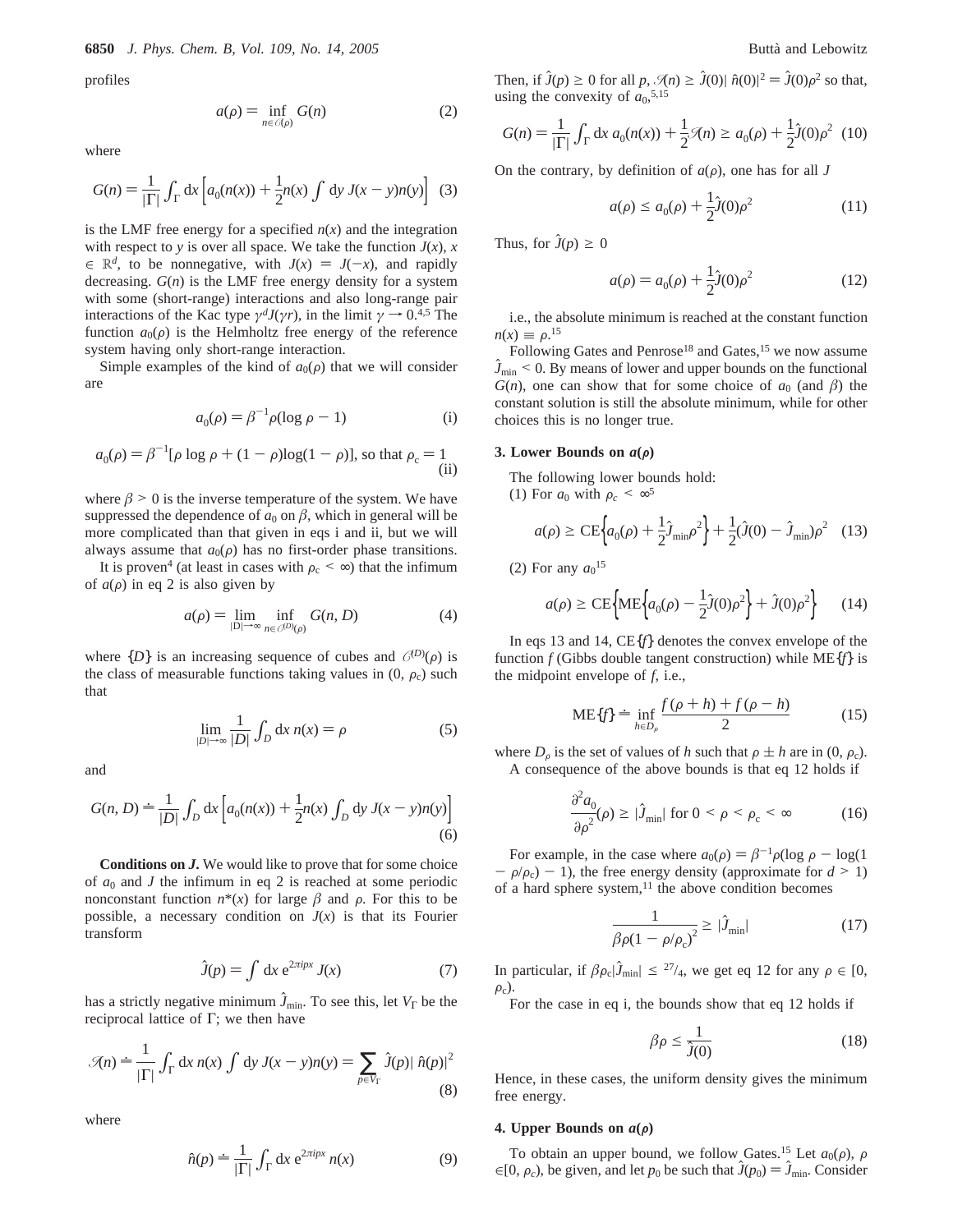the function  $\bar{n} \in \mathcal{O}(\rho)$  defined by

$$
\bar{n}(y) = \rho + h \sin(2\pi p_0 y) \tag{19}
$$

where  $h > 0$  is chosen is such a way that  $[\rho - h, \rho + h] \subset (0,$  $\rho_c$ ). By an explicit computation,<sup>18</sup> one obtains

$$
\mathcal{J}(\bar{n}) = \hat{J}(0)\rho^2 + \frac{1}{2}\hat{J}_{\min}h^2
$$
 (20)

where  $\mathcal I$  was defined in eq 8. Using Taylor's theorem, we can bound, for any  $\rho' \in [\rho - h, \rho + h],$ 

$$
a_0(\rho') \le a_0(\rho) + \frac{\partial a_0}{\partial \rho}(\rho - \rho') + \frac{1}{2}\phi(\rho, h)(\rho - \rho')^2
$$
 (21)

where

$$
\phi(\rho, h) \doteq \max_{\xi \in [\rho - h, \rho + h]} \frac{\partial^2 a_0}{\partial \xi^2}(\xi)
$$

Setting  $\rho' = \bar{n}(x)$  in eq 21 and integrating, we get

$$
\frac{1}{|\Gamma|} \int_{\Gamma} dx \, a_0(\bar{n}(x)) \le a_0(\rho) + \frac{1}{4} \phi(\rho, h) h^2 \tag{22}
$$

From eqs 20 and 22, recalling eqs 2 and 3, we finally obtain

$$
a(\rho) \le a_0(\rho) + \frac{1}{4} [\phi(\rho, h) + \hat{J}_{\min}] h^2 + \frac{1}{2} \hat{J}(0) \rho^2 \quad (23)
$$

The last inequality shows that there are cases when for some values of the parameters of the constant function cannot be the minimizer of *G*(*n*). In fact, assume that

$$
\frac{\partial^2 a_0}{\partial \rho^2} < |\hat{J}_{\text{min}}| \tag{24}
$$

for  $\rho$  in some interval [ $\rho_1$ ,  $\rho_2$ ]. Then, for any  $\rho \in (\rho_1, \rho_2)$ , we have  $\phi(\rho, h) \leq |\hat{J}_{\text{min}}|$  for any *h* small enough. Thus,  $a(\rho)$  is strictly less than the value it would have for  $h = 0$  in eq 23, i.e.,

$$
a(\rho) < a_0(\rho) + \frac{1}{2}\hat{J}(0)\rho^2, \,\forall \,\rho \in (\rho_1, \rho_2) \tag{25}
$$

When  $a_0(\rho) = \beta^{-1} \rho(\log \rho - 1)$ , eq 25 reads

$$
a(\rho) < a_0(\rho) + \frac{1}{2}\hat{J}(0)\rho^2 \,\forall \,\beta \rho > \frac{1}{|\hat{J}_{\min}|} \tag{26}
$$

Comparing eqs 18 and 26, we have for this  $a_0(\rho)$  a uniform density for  $\beta \rho \leq J(0)^{-1}$  and a nonuniform one (possibly periodic) for  $\beta \rho > |\mathcal{J}_{min}|^{-1} > \mathcal{J}(0)^{-1}$ . The question then is at what density and in what form does the change occur? We what density and in what form does the change occur? We answer this question for a particular class of  $a_0(\rho)$  values in the next section.

## **5. On the Location of the Transition**

Given a free energy  $a_0(\rho)$ , write  $n_h(x) = \rho(1 + h\psi(x))$  with  $\psi(x)$  a (nonidentically zero) periodic function with unit cell  $\Gamma$ such that  $\int_{\Gamma} dx \psi(x) = 0$  and  $\max_{x}|\psi(x)| = 1$ . Choose *h* in an interval around zero such that  $n_h(x) \in (0, \rho_c)$ . We next introduce the notation

$$
\langle f \rangle = \frac{1}{|\Gamma|} \int_{\Gamma} dx f(x) \tag{27}
$$

Then

$$
G(n_h) = G(\rho) + F(h) \quad F(h) = g(h) - \frac{1}{2}b(\psi)h^2 \quad (28)
$$

with

and

$$
g(h) \doteq \langle a_0(n_h) \rangle - a_0(\rho) \tag{29}
$$

 $b(\psi) = -\frac{\rho^2}{|\Gamma|} \int_{\Gamma} dx \psi(x) \int dy J(x - y) \psi(y)$  (30)

The stationary homogeneous solution  $n_0(x) = \rho$  is a local minimizer whenever the second derivative of *G* with respect to *h* is positive at  $h = 0$ , i.e.,

$$
F''(0) = g''(0) - b(\psi) = \rho^2 \langle \psi^2 \rangle \frac{\partial^2 a_0}{\partial \rho^2}(\rho) - b(\psi) \ge 0 \quad (31)
$$

We next consider a particular class of  $a_0(\rho)$  for which we prove that a second-order transition from uniform to nonuniform density occurs at a value of  $\beta$  where the uniform solution loses its linear stability.

Let  $a_0(\rho)$  have the form of the free energy density of a lattice gas interacting with a two-body, nonpositive interaction. This system is isomorphic to the Ising model with ferromagnetic pair interactions with  $\rho = (1 + m)/2$ , *m* the magnetization.<sup>19,20</sup> We assume the temperature large enough so that  $a_0(\rho)$  is strictly convex<sup>20</sup> and set  $\rho = \frac{1}{2}$ . We have in this case

$$
g'''(h) = \langle \psi^3 f'''(h\psi) \rangle \tag{32}
$$

where  $f(m) = a_0((1 + m)/2)$ , the free energy density of the ferromagnetic Ising system, is an even (strictly convex) function of *m* ∈(-1, 1).

Calling  $H = H(m) = f'(m)$  the magnetic field associated to the magnetization *m*, we have

$$
f'''(m) = H'''(m) = -\frac{m''(H)}{m'(H)^3}
$$
(33)

We now observe that it follows from the GHS inequality<sup>21</sup> that  $m''(H)$  has the opposite sign of *H*, while  $m'(H)$  is positive and *m*(*H*) has the same sign as *H*. From eq 33, we conclude that  $f'''(h\psi(x))$  has the same sign as  $\psi(x)$  for any  $h \in (0, 1]$ . By eq 32, this implies  $g'''(h) > 0$  for any  $h \in (0, 1]$ . By Taylor expansion, recalling  $F'(0) = 0$ ,  $F''(0) \ge 0$ , and  $F'''(h) = g'''(h)$ , we finally obtain

$$
F'(1) \ge \int_0^1 dh (1 - h)g'''(h) > 0
$$
 (34)

This means that there are no stationary points of  $G(n_h)$  other than the uniform density, corresponding to  $h = 0$  for  $\beta < \beta_0$ , the value of  $\beta$  where the constant density becomes unstable, i.e., where eq 31 is violated. We then conclude that the transition cannot be of the first order, i.e., the new minimum is generated by the bifurcation of the constant solution at  $\beta = \beta_0$ . Note that  $\beta_0$  <  $\beta_c$ , the inverse of the Ising model critical temperature for spontaneous magnetization when  $(\partial^2 a_0/\partial \rho^2)(\rho)$  becomes zero at  $\rho = \frac{1}{2}$ .

In the absence of short-range interactions, case in eq ii where  $a_0(\rho) = \beta^{-1}[\rho \log \rho + (1 - \rho) \log(1 - \rho)]$ , we find, by an explicit computation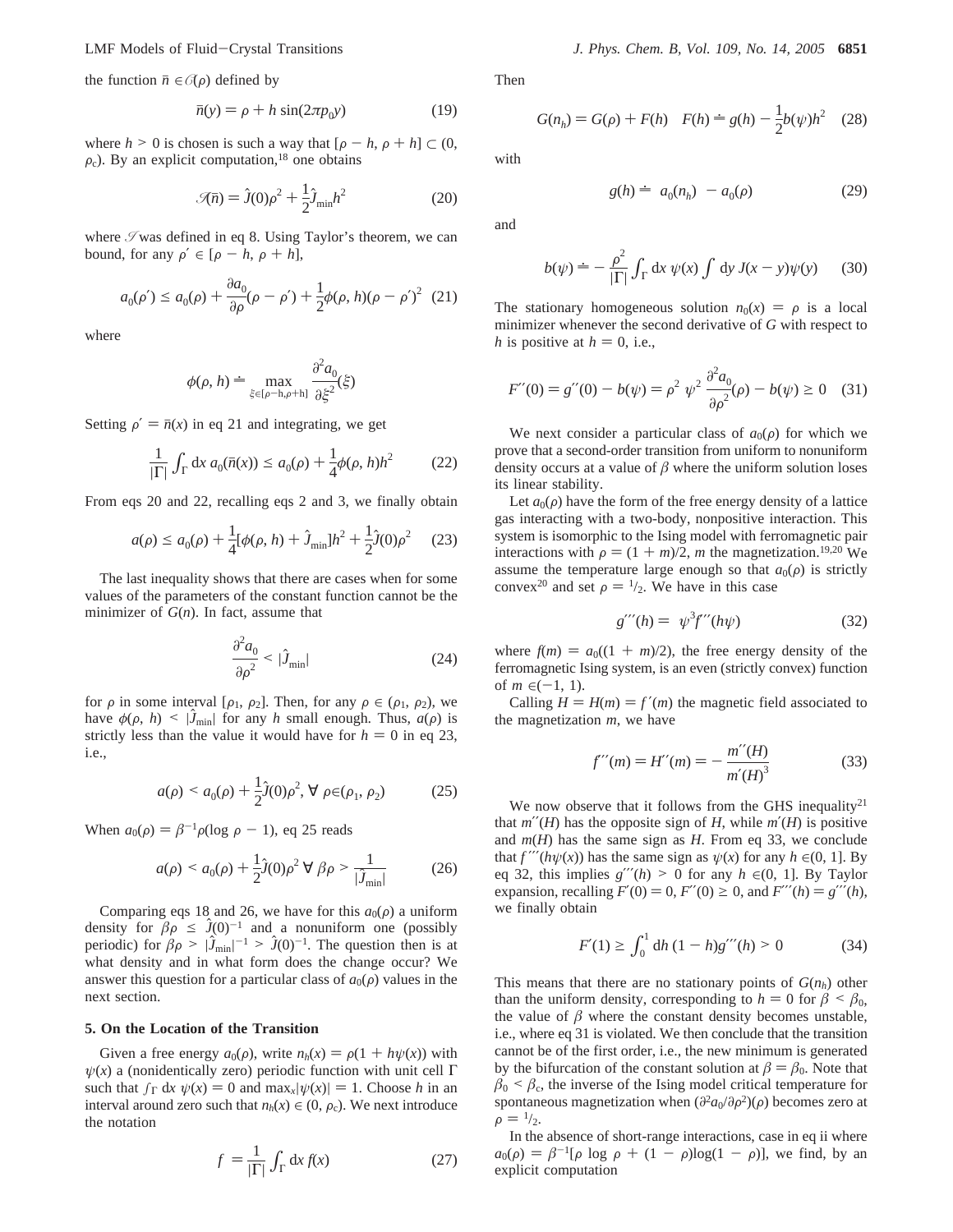**6852** *J. Phys. Chem. B, Vol. 109, No. 14, 2005* Butta` and Lebowitz

$$
g'''(h) = \frac{2h}{\beta|\Gamma|} \int_{\Gamma} dx \frac{\psi(x)^{4}}{(1 - h^{2}\psi(x)^{2})^{2}}
$$
(35)

In this case,  $\beta_c = \infty$ , but  $\beta_0$  is finite.

#### **6. Euler**-**Lagrange Equations**

Ignoring questions of rigor, the stationary points of the functional  $G(n)$  under constraint 1 have to solve the following equation

$$
\frac{\partial a_0}{\partial \rho}(n(x)) + \int \mathrm{d}y \, J(x - y)n(y) = \mu \tag{36}
$$

where the parameter  $\mu \in \mathbb{R}$  is fixed by imposing condition 1 on the solution. In writing eq 36, we assumed that stationarity can occur only at turning points, which is true when  $\partial a_0/\partial \rho = \pm \infty$ at the boundary of  $(0, \rho_c)$ . Observe that eq 36 is the Euler-Lagrange equation for the functional

$$
\Omega(n,\mu) \doteq G(n) - \frac{1}{|\Gamma|} \int_{\Gamma} dx \,\mu \, n(x) \quad n \in \mathcal{R} \doteq \bigcup_{0 \leq \rho \leq \rho_c} \mathcal{O}(\rho) \tag{37}
$$

The relation between the Euler-Lagrange equation (eq 36) and the minimization problem is partially known in the cases when  $a_0(\rho)$  is defined on a finite interval [0,  $\rho_c$ ). It can be proven $4$  that if

$$
p(\mu) \doteq \sup_{\mathbf{n} \in \mathcal{R}} [-\Omega(n,\mu)] \tag{38}
$$

then

$$
a(\rho) = \max_{\mu} \{ \mu \rho - p(\mu) \}
$$
 (39)

This means that if  $n^*(x)$  solves  $p(\mu) = -\Omega(n^*, \mu)$ , then  $a(\rho) =$  $G(n^*)$  with  $\rho = p'(u)$ . Moreover, under the continuity condition on *J*

$$
\int dy |J(y - y_1) - J(y - y_2)| \to
$$
  
0 uniformly as  $|y_1 - y_2| \to 0$  (40)

the following holds.<sup>15</sup> Let  $\mathcal{R}_{\Gamma}$  be the set of functions in  $\mathcal{R}$  that have unit cell Γ. For any Γ, there exists *n*\* ∈ *R*<sup>Γ</sup> that solves eq 36 and such that

$$
- \Omega(n^*, \mu) = \sup_{n \in \mathcal{R}_\Gamma} [- \Omega(n, \mu)] \tag{41}
$$

This means that, if there is a periodic absolute minimizer of  $G(n)$ , its period is not determined by the stationarity condition; there are solutions of eq 36 for any unit cell Γ. It is not even certain that the absolute minimizer is periodic; it may only be almost periodic.

**Kirkwood**-**Monroe Equation.** As already noted, in the case  $a_0(\rho) = \beta^{-1} \rho(\log \rho - 1)$  we know that for some  $\beta \rho$  in the range

$$
\frac{1}{\hat{J}(0)} \le \beta \rho \le \frac{1}{|\hat{J}_{\min}|} \tag{42}
$$

the constant density  $\rho$  ceases to be the minimizer of  $G(n)$ . In this case, the Euler-Lagrange equation corresponds to the wellknown Kirkwood-Monroe equation<sup>22</sup>

$$
n(x) = \exp[\beta \mu - \beta \int dy J(x - y)n(y)] \tag{43}
$$

Grewe and Klein<sup>16</sup> have studied the bifurcation properties of the constant solution. From their analysis, the bifurcation point is located exactly at  $\beta \rho = |\hat{J}_{\text{min}}|^{-1}$ . We point out however that for these values of the parameters the derivation of eq. 43 from for these values of the parameters the derivation of eq 43 from the variational problem is not proven (this is actually proven by Grewe and Klein for smaller values of the density  $\rho$ ). The argument of Grewe and Klein16 can be sketched in the following way. Let  $p_0$  be the value where the minimum of  $\hat{J}(p)$  is reached, and denote by  $\Gamma_0$  the cell of reciprocal lattice vector  $p_0$ . Let  $\mathcal H$ be the Hilbert space of functions, which are periodic with unit cell  $\Gamma_0$  and symmetric under reflection about the origin. In this space, the operator defined by the right-hand side of eq 43 is compact, and we can apply the bifurcation theorem of Krasnoselskii.<sup>16,23</sup> Writing  $n(x) = \rho(1 + \psi(x))$  with  $\psi(x)$  having zero average, we get a bifurcation point in  $\mathcal{H}$  when the linear equation

$$
\psi(x) + \beta \rho \int dy J(x - y)\psi(y) = 0 \tag{44}
$$

has a nonzero solution in this Hilbert space. It can be seen that this happens exactly at  $\beta \rho = |\hat{J}_{min}|^{-1}$ . At this point, the constant solution bifurcates, and from the argument of Gates given before solution bifurcates, and from the argument of Gates given before, one could verify that the lowest values of the free energy functional *G*(*n*) correspond to the nonconstant branches.

#### **7. Solutions for the Linear Case: An Example**

Consider the (nonphysical) case when  $a_0(\rho) = \frac{1}{2} \beta^{-1} \rho^2$  so that the Euler-Lagrange equation becomes linear. Since *<sup>∂</sup>a*0/  $\partial \rho(0^+) = 0$  and  $\partial^2 a_0/\partial \rho^2(0^+) = \beta^{-1}$ , it is possible to have stationary points that assume the value 0 somewhere (for some choices of  $J$  and  $\beta$ ). In fact, this is what happens in the following  $d = 1$  example due to Penrose. Let

$$
J(x) = J(|x|) = \begin{cases} 1 & \text{if } 1 \le |x| \le 2 \\ 0 & \text{otherwise} \end{cases}
$$
 (45)

The Euler-Lagrange equations then take the form

$$
\beta^{-1}n(x) + \int dy J(x - y)n(y) \begin{cases} = \lambda & \text{if } n(x) > 0 \\ \ge \lambda & \text{if } n(x) = 0 \end{cases}
$$
 (46)

We exhibit a periodic solution of period 3, which is zero in some intervals. By differentiating eq 46, we get, for  $n(x) \geq 0$ ,

$$
\beta^{-1} n'(x) + \int dy J'(x - y)n(y) = 0 \tag{47}
$$

But  $J'(x) = \delta(x - 1) - \delta(x - 2) - \delta(x + 1) + \delta(x + 2)$  so that, if we look for a solution of period 3, eq 47 gives

$$
\beta^{-1}n'(x) + 2n(x - 1) - 2n(x + 1) = 0 \tag{48}
$$

We require  $n(x) = 0$  for  $\frac{1}{2} + \epsilon \le |x| \le \frac{3}{2}$ , then eq 48 implies that  $n'(x) = 0$  (i.e.,  $n(x) = \beta \lambda$ ) for  $|x| \leq 1/2 - \epsilon$ . We have to determine  $n(x)$  for  $\frac{1}{2} - \epsilon \le |x| \le \frac{1}{2} + \epsilon$ . Since  $n(x) = 0$  for  $\frac{1}{2} + \epsilon \le |x| \le \frac{3}{2}$ , from eq 48

$$
\begin{cases} \beta^{-1}n'(x) + 2n(x-1) = 0 & \text{if } \frac{1}{2} - \epsilon \le x \le \frac{1}{2} + \epsilon, \\ \beta^{-1}n'(x) + 2n(x+1) = 0 & \text{if } -\frac{1}{2} - \epsilon \le x \le -\frac{1}{2} + \epsilon \end{cases}
$$
(49)

that is

$$
\beta^{-2}n''(x) + 4n(x) = 0 \text{ for } \frac{1}{2} - \epsilon \le |x| \le \frac{1}{2} + \epsilon
$$

and then  $n(x) = A \cos(2\beta x) + B \sin(2\beta x)$  for any  $\frac{1}{2} - \epsilon \le |x|$  $\leq$  1/<sub>2</sub> +  $\epsilon$ . We fix the constants *A* and *B* by imposing that *n*'( $\pm$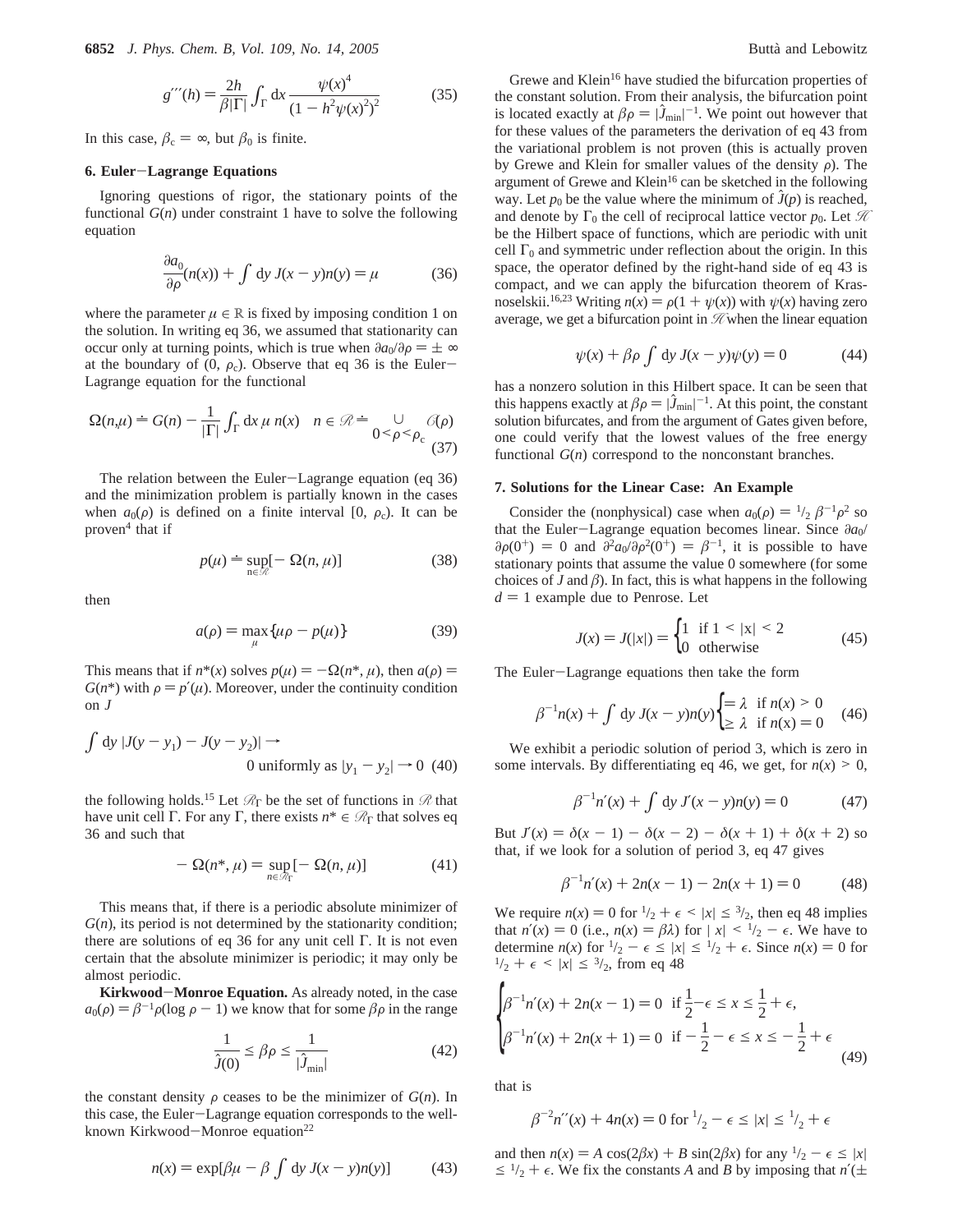$(1/2 - \epsilon)$  = 0 and  $n(\pm (1/2 + \epsilon)) = 0$ . This requires  $\epsilon = \pi/8\beta$ (thus  $\beta$  has to be greater than  $\pi/4$ ); hence

$$
n^{*}(x) = \n\begin{cases} \n\beta \lambda & \text{if } |x| < \frac{1}{2} - \frac{\pi}{8\beta}, \\
\beta \lambda \cos(2\beta |x| - \beta + \pi/4) & \text{if } \frac{1}{2} - \frac{\pi}{8\beta} \le |x| \le \frac{1}{2} + \frac{\pi}{8\beta} \quad (50) \\
0 & \text{if } \frac{1}{2} + \frac{\pi}{8\beta} < |x| \le \frac{3}{2} \n\end{cases}
$$

Clearly, when  $n^*(x) = 0$ , also the inequality in eq 46 is satisfied. The parameter  $\lambda$  is determined by fixing the average density  $\rho$ , i.e.,  $\frac{1}{3}$  $\int_{-3/2}^{3/2} dx n^*(x) = \rho$ , getting  $\lambda = 3\rho(1 + \beta - \pi/4)^{-1}$ .<br>We now easily compute

We now easily compute

$$
G(n^*) = \frac{\lambda^2}{6} \left( 1 + \beta - \frac{\pi}{4} \right) = \frac{3}{2 \left( 1 + \beta - \frac{\pi}{4} \right)} \rho^2 \tag{51}
$$

while for uniform density  $\rho$ 

$$
G(\rho) = \left(1 + \frac{1}{2\beta}\right)\rho^2\tag{52}
$$

Thus,  $G(n^*) \leq G(\rho)$  for  $\beta \geq \pi/4$ , i.e., as long as  $n^*(x)$  is defined. On the contrary, the uniform solution to eq 47 bifurcates at  $\beta_0 = |\hat{J}_{\text{min}}|^{-1} \approx 0.60, \hat{J}_{\text{min}} \approx -1.66$  being the minimum of

$$
\hat{J}(p) = \int_{1 < |x| < 2} \mathrm{d}x \, \mathrm{e}^{2\pi i px} = \frac{\sin(4\pi p)}{\pi p} - \frac{\sin(2\pi p)}{\pi p}
$$

Moreover, for any periodic profile *n*

$$
G(n) = \frac{1}{2} \sum_{p \in V_{\Gamma}} \left( \frac{1}{\beta} + \hat{J}(p) \right) |\hat{n}(p)|^2
$$

so that the phase transition that actually occurs at  $\beta_0$  (for  $\beta \leq$  $\beta_0$  the uniform density is the absolute minimum).

The solution  $n^*(x)$  is thus not defined up to  $\beta_0$ , but only for  $\beta \ge \pi/4 > \beta_0$ . Since  $G(n^*) \to 0$  as  $\beta \to +\infty$ ,  $n^*(x)$  could be the absolute minimizer of  $G$  for  $\beta$  large enough. Actually, it might be the absolute minimizer even for any  $\beta \ge \pi/4$ . For example, if  $\bar{n}(x) = \rho[1 + \sin(2\pi p_0 x)]$  with  $p_0$  the minimizer of *J*, i.e.,  $J(p_0) = J_{\text{min}}$ , then

$$
G(\bar{n}) = \left(\frac{3}{4\beta} + 1 + \frac{\hat{J}_{\min}}{4}\right)\rho^2
$$

and it can be easily checked that  $G(\bar{n}) > G(n^*)$  for any  $\beta \geq$ *π*/4.

# **8. Connection to Density-Functional Theory**

There is a direct connection between the LMF models treated here and the usual density-functional (DF) approach to the theory of freezing. $24-28$  The starting point of DF theory is a functional  $\Omega(n)$ , depending on the one-particle density  $n(r)$ , at a given temperature  $\beta^{-1}$  and chemical potential  $\mu$ , defined by

$$
\Omega(n) = F(n) - \mu \int \mathrm{d}x \, n(x)
$$

where  $F(n)$  is the Helmholtz free energy of an equilibrium system with density profile  $n(x)$ . When evaluated at the equilibrium density  $n_0(x)$ ,  $\Omega(\cdot)$  equals the grand canonical equilibrium potential  $-PV$ .

The inclusion or exclusion of the term  $-\mu \int dx n(x)$  to  $F(n)$ represents the usual difference between working in the canonical ensemble with a fixed total average density as defined in eq 1 or in the grand canonical ensemble with a fixed chemical potential. They are equivalent for macroscopic systems, and their variation leads to the same Euler-Lagrange equations, as those in section 6. Of course for specific calculations, especially those involving approximations, one formalism may be preferable to another.28

Splitting  $F(n)$  into an ideal and excess (i.e., interaction) parts one gets

$$
F(n) = Fid(n) + Fex(n) = \beta^{-1} \int dx \, n(x) [\log n(x) - 1] + Fex(n) \tag{53}
$$

Setting the functional derivative of  $Ω(n)$  equal to zero at *n*(*r*)  $= n_0(r)$ , we get the Euler-Lagrange equation

$$
\mu = \frac{\delta F(n)}{\delta n(x)} \big|_{n=n_0}
$$

$$
f_{\rm{max}}
$$

$$
n_0(x) = e^{\beta \mu} \exp[c_0(r)]
$$
 (54)

where

or

$$
c_0(r) = -\beta \frac{\delta F^{\text{ex}}(n)}{\delta n(x)} \Big|_{n=n_0} \tag{55}
$$

is the one-particle direct correlation function<sup>24</sup> evaluated at  $n(x)$  $= n_0(x)$ .

To proceed,  $F(n)$  is approximated by means of known structure or thermodynamic quantities of a corresponding uniform system. Thus, the DF theory of Ramakrishnan and Yussouff,<sup>25</sup> usually adopted in the reformulated form of Haymet and Oxtoby,26 is based on the original idea of Kirkwood and Monroe,<sup>17</sup> in which the properties of a crystalline system are calculated by perturbing about the coexisting liquid phase. Denoting by *c*<sup>L</sup> the constant one-particle direct correlation function in the coexisting fluid phase at density  $\rho_L$ , eq 54 becomes

$$
\rho_{\rm L} = e^{\beta \mu} \exp[c_{\rm L}] \tag{56}
$$

so that, taking the ratio of eqs 54 and 56, we obtain

$$
n_0(x) = \rho_L \exp[c_0(x) - c_L]
$$
 (57)

Expanding the difference  $c_0(r) - c_L$  and keeping only terms up to the first order in  $n_0(r) - \rho_L$ , we get the approximate equation<sup>24</sup>

$$
n_0(x) = \rho_L \exp \int dy C(x - y)[n_0(y) - \rho_L]
$$
 (58)

where  $C(x - y)$  is the Ornstein-Zernike direct correlation function, whose Fourier transform is related to the structure factor *S*(*k*) of the liquid by the relation  $\rho_L C(k) = 1 - 1/S(k)$ .

The approximate eq 58 can have, for  $\rho_L$  larger than some threshold density  $\rho_L^*$ , also a nonuniform solution  $n_0(x) = n_S(x)$ .<br>This solution representing a solid phase when  $Q(n_0) \le Q(n_0)$ . This solution, representing a solid phase when  $\Omega(n_S) \leq \Omega(\rho_L)$ , is found (theoretically and/or numerically) by assuming some crystalline structure, with the hope that the simplest lattice that gives the lowest free energy will be the stable one. The validity of the approximation (eq 58) is hard to evaluate a priori, but the results are reasonable even if not very accurate. Improve